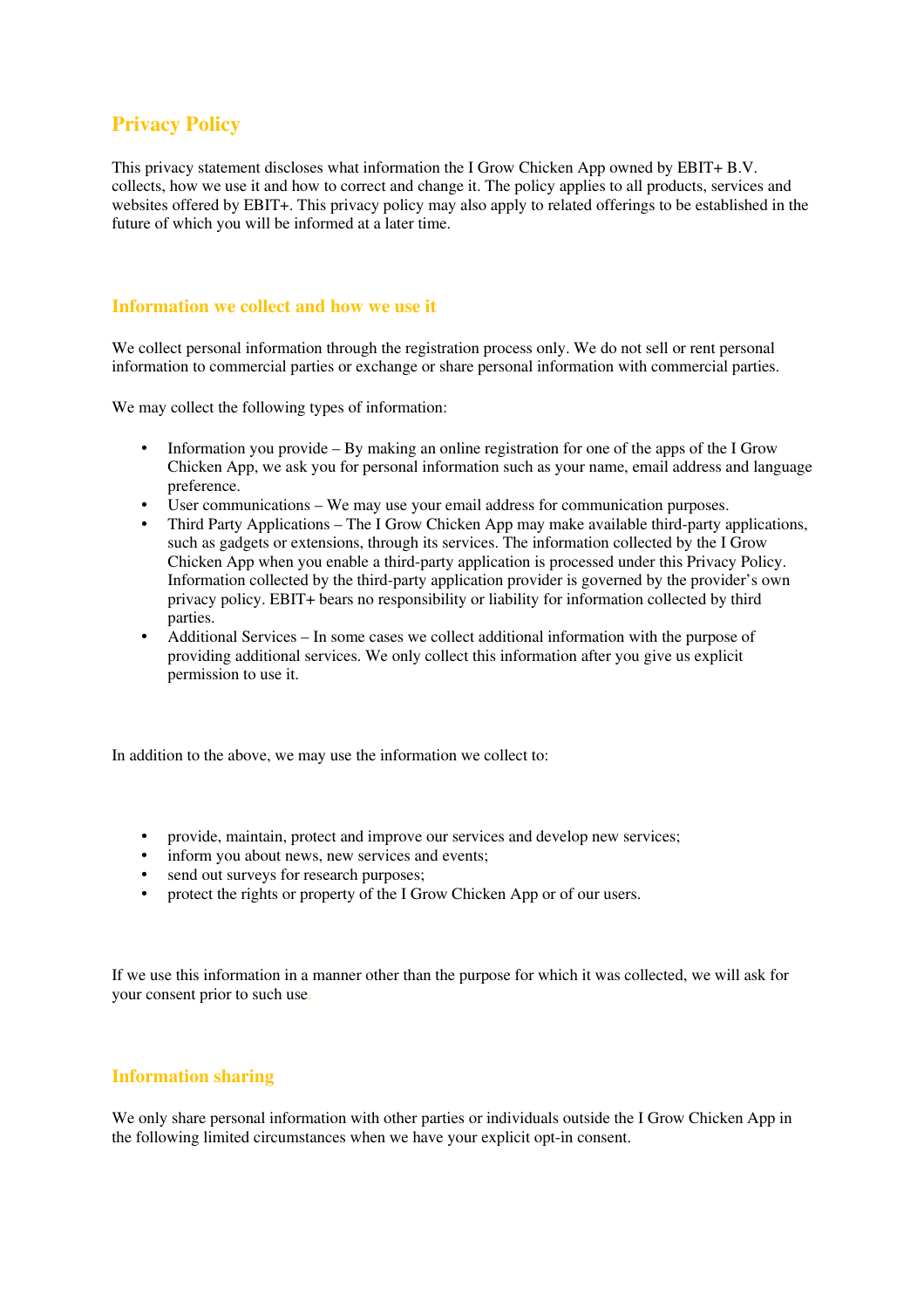# **Information security**

We take appropriate security measures to protect against unauthorised access to or unauthorised alteration, disclosure or destruction of data. These measures include internal reviews of our data collection, storage and processing practices and other security measures, including appropriate encryption and physical protection measures, to guard against unauthorised access to systems where we store personal data.

We restrict access to personal information to EBIT+ employees, contractors and agents who need to access that information in order to process it on our behalf.

Accessing and updating personal information

We act in good faith to provide you with access to your personal information and to correct this data if it is inaccurate or to delete such data at your request if it does not otherwise need to be retained by law or for evaluation purposes.

# **Unsubscribe from mailings**

By registering, you agree to receive emails. To unsubscribe from our mailing list only while remaining registered in the I Grow Chicken App database, please adjust your preferences on the page 'My Profile'.

After you unsubscribe from our mailing list you will no longer receive mailings from the I Grow Chicken App but you will continue to be able to log in to the I Grow Chicken App and make use of its functions.

Unsubscribe from the database

To completely unsubscribe from the I Grow Chicken App database, please adjust your preferences on the page 'My Profile'.

### **Data storage**

Because of the way we maintain certain services, residual copies may remain on our active servers for some time before they are deleted and they may remain in our backup systems following your unsubscribing from the I Grow Chicken App.

# **Changes to this Privacy Policy**

Please note that this Privacy Policy may change from time to time within the framework of privacy legislation. We will post any changes to the Privacy Policy on this page and, if the changes are significant, we will provide more prominent notification (including notification by email in the case of certain services). By continuing your subscription after notification of such changes, you consent to these changes. We will also keep prior versions of this Privacy Policy available for your review. This privacy policy was last modified on 28 January 2017.

**More information**